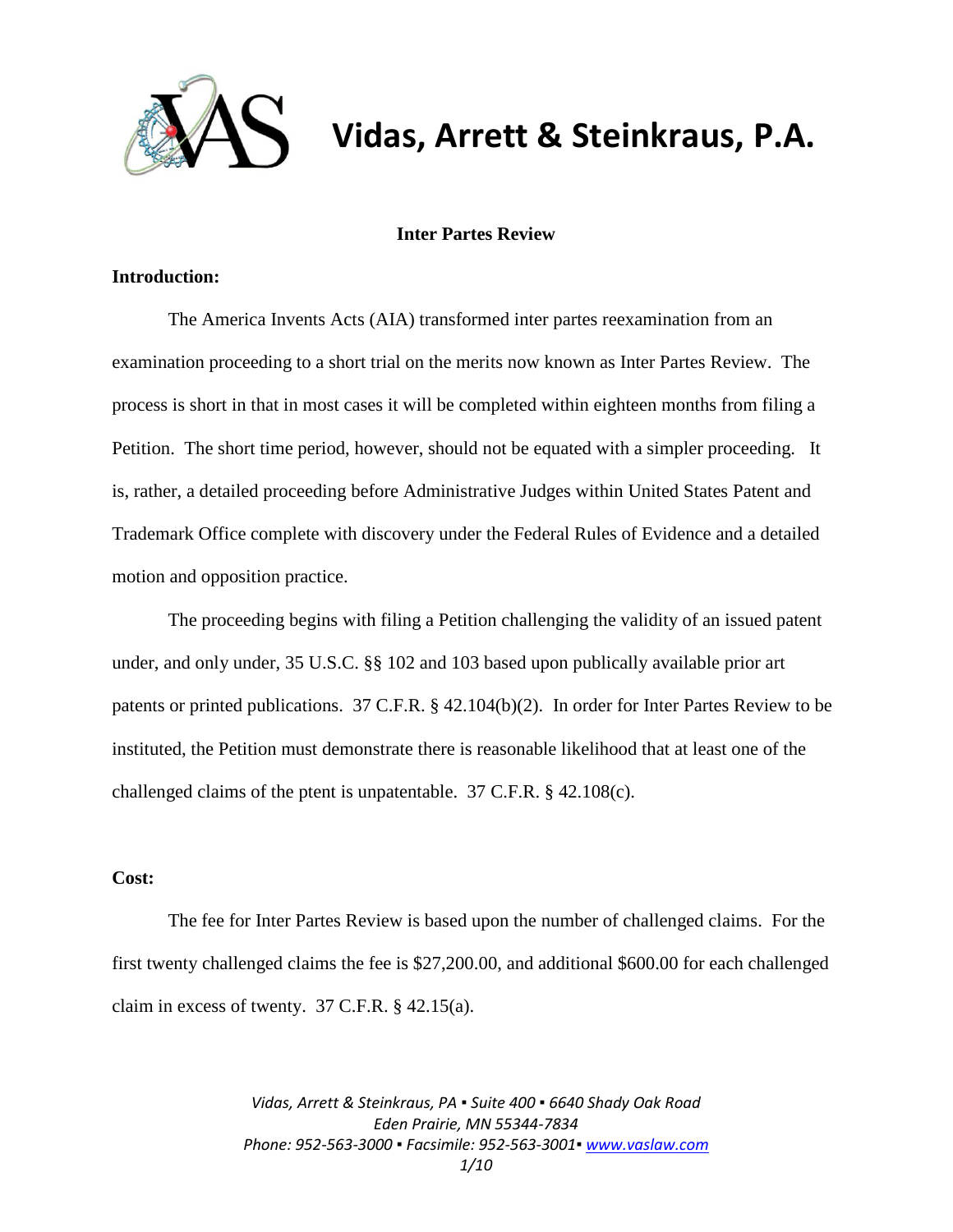#### **Petition:**

The proceeding begins with filing a petition challenging the validity of an issued patent under, and only under, 35 U.S.C. §§ 102 and 103 based upon publically available prior art patents or printed publications. 37 C.F.R. § 42.104(b)(2). In order for Inter Partes Review to be instituted the Petition must demonstrate there is reasonable likelihood that at least one of the challenged claims of the Patent is unpatentable. 37 C.F.R. § 42.108(c).

#### *Time for Filing:*

The issue date of the patent challenged, civil actions regarding the patent, and other reviews collectively determine when the Petition must be filed.

With regards to the issue date of the patent, the Petition for Inter Partes Review must be filed nine months after the patent has issued.  $37$  C.F.R. § 42.102(a)(1).

With regards to civil actions, the Petition must be within one year of being served a complaint alleging infringement of the patent at issue (37 C.F.R. § 42.101(b)) or before filing a civil action challenging the validity of a claim of the patent at issue  $(37 \text{ C.F.R.} \& 42.101(a))$ . This limited period to file a petition necessitates the vulnerability of a patent to Inter Partes Review be evaluated almost immediately in the litigation process and considered during prelitigation planning. In many cases a patent will be more vulnerable to Inter Partes validity challenges as the standard for proving invalidity is a preponderance of the evidence (37 C.F.R § 42.1(d)), which is significantly lower than the clear and convincing evidence utilized by the courts. Additionally, the USPTO construes claims using the broadest reasonable interpretation. 37 C.F.R. § 42.100(b).

> *Vidas, Arrett & Steinkraus, PA ▪ Suite 400 ▪ 6640 Shady Oak Road Eden Prairie, MN 55344-7834 Phone: 952-563-3000 ▪ Facsimile: 952-563-3001[▪ www.vaslaw.com](http://www.vaslaw.com/) 2/10*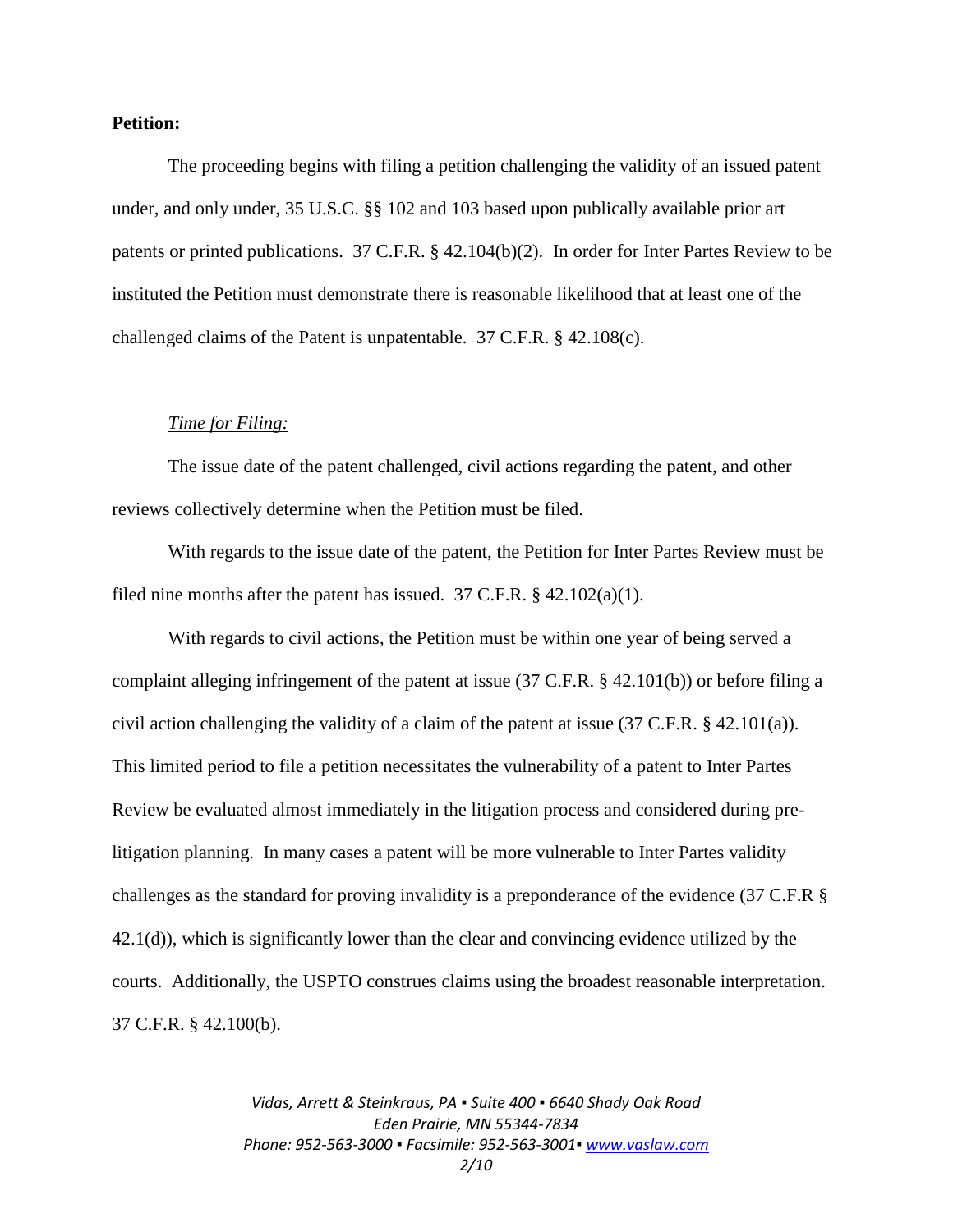With regards to other reviews, if a Post-Grant Review has been instituted, the Petition cannot be filed before the date of termination of that review.  $37 \text{ C.F.R.}$  §  $42.102(a)(2)$ 

# *Estoppel*

In additional to filing the Petition in the right window of opportunity, the Petitioner and their privies cannot be estopped from challenging the claims on the grounds identified in the Petition. 37 C.F.R. § 42.101(c). It is important to note the USPTO's responses to comments 60, 66 and 95 accompanying the rules suggest the USPTO will be applying estoppel rather conservatively with regards to privies and grounds of the challenge. Accordingly, a claim surviving a first Inter Partes Review may be subsequently challenged by the same requester on different grounds raising new questions of patentability. *See Response to Comment 95.*  Furthermore, there will be no estoppel with respect to claims not subject to an Inter Partes Review instituted. *See Response to Comment 60.* Additionally, a decision not to institute a review does not create estoppel for the grounds presented in the Petition. *See Response to Comment 66.* The USPTO thus appears willing to give multiple bites at the apple. If, however, a civil action has been commenced, it will not be possible to file the second Petition for Inter Partes Review more than one year being served a complaint alleging infringement; making presenting a strong initial challenge all the more important.

#### *Content of the Petition*

The petition is limited 60 pages, including claims charts,  $(37 \text{ C.F.R.} \& 42.24(a)(i))$  and must include the following:

> *Vidas, Arrett & Steinkraus, PA ▪ Suite 400 ▪ 6640 Shady Oak Road Eden Prairie, MN 55344-7834 Phone: 952-563-3000 ▪ Facsimile: 952-563-3001[▪ www.vaslaw.com](http://www.vaslaw.com/) 3/10*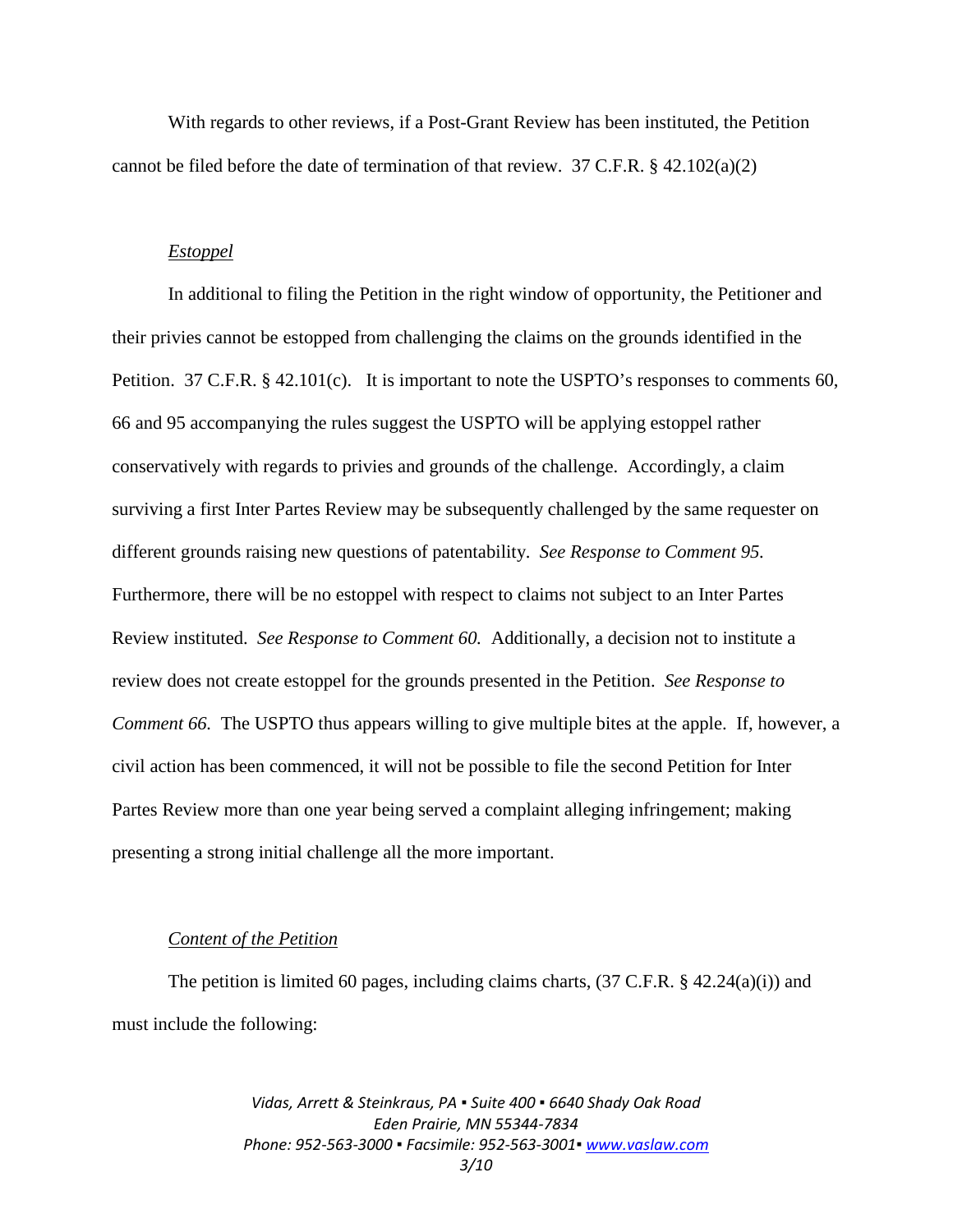- 1. Grounds for Standing: A certification that the patent at issue is available for Inter Partes Review and that the Petitioner is not barred or estopped from seeking relief on the grounds identified;  $37$  C.F.R.  $\S$  42.104(a)
- 2. Identification of Challenge: A statement of the precise relief requested for each challenged claim identifying:
	- a. The claim challenged  $(37 \text{ C.F.R. } § 42.104(b)(1));$
	- b. The specific statutory grounds under 35 U.S.C. §§ 102 or 103 on which challenges to the claims are based and the patents or printed publications relied upon (37 C.F.R. § 42.104(b)(2));
	- c. A claim construction for the challenged claims  $(37 \text{ C.F.R.} \$   $(42.104(b)(3))$ which may be a statement identifying a proposed construction and where supported in the disclosure or, alternatively, a simple statement the claim terms are to be given their broadest reasonable interpretation, as understood by one of ordinary skill in the art and consistent with the disclosure;
	- d. An explanation how the construed claims are unpatentable under the statutory grounds identified specifying where each element of the challenged claims is found in the prior art relied upon  $(37 \text{ C.F.R.} \$   $42.104(b)(4))$ ; and
	- e. The exhibit number of evidence supporting the challenges and the relevance of the evidence to the challenges raised (37 C.F.R. § 42.104(b)(5)).
- 3. Real Party-In-Interest: A statement identifying each real party-in-interest; 37 C.F.R. §  $42.8(b)(1)$ .

*Vidas, Arrett & Steinkraus, PA ▪ Suite 400 ▪ 6640 Shady Oak Road Eden Prairie, MN 55344-7834 Phone: 952-563-3000 ▪ Facsimile: 952-563-3001[▪ www.vaslaw.com](http://www.vaslaw.com/) 4/10*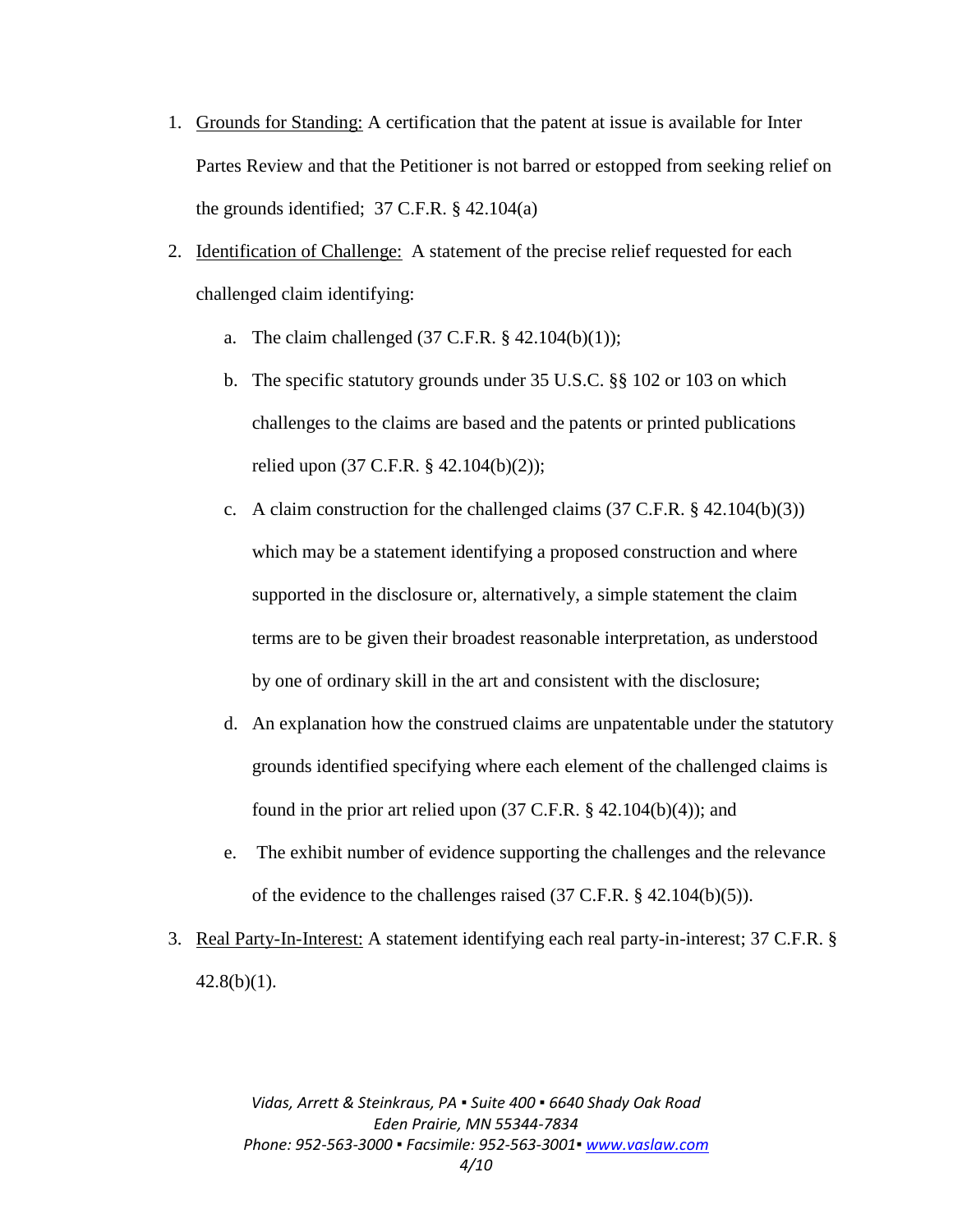- 4. Related Matters: A statement identifying any other judicial or administrative matter that would affect, or be affected by, a decision in the proceeding; 37 C.F.R. §  $42.8(b)(2)$ .
- 5. Lead and Back-Up Counsel: A statement identifying the lead and back-up counsel if any; 37 C.F.R. § 42.8(b)(3) and
- 6. Service Information: A statement identifying a service address. 37 C.F.R. § 42.8(b)(4)

# *Additional Items to be Filed with Petition*

In addition to submitting a complete Petition, to be accorded a filing date the required fee and a certificate of service for the petition and evidence relied upon must be submitted with the Petition. 37 C.F.R. § 42.106.

### **Patent Owner's reliminary Response:**

The Patent Owner may file a Preliminary Response within three months after the date of a notice indicating the Petition has been granted a filing date. 37 C.F.R. § 107(b).

As with the Petition, the Preliminary Response is limited to 60 pages. 37 C.F.R. §  $42.24(b)(1)$ .

Additionally, the USPTO will only consider arguments indicating why no Inter Partes

Review should be instituted. 37 C.F.R. § 42.107(a). Such arguments may include:

- 1. The Petitioner is barred from pursuing a review;
- 2. The references supporting the challenges are not eligible prior art;
- 3. The prior art asserted in support of the challenges lack a material limitation;

*Vidas, Arrett & Steinkraus, PA ▪ Suite 400 ▪ 6640 Shady Oak Road Eden Prairie, MN 55344-7834 Phone: 952-563-3000 ▪ Facsimile: 952-563-3001[▪ www.vaslaw.com](http://www.vaslaw.com/) 5/10*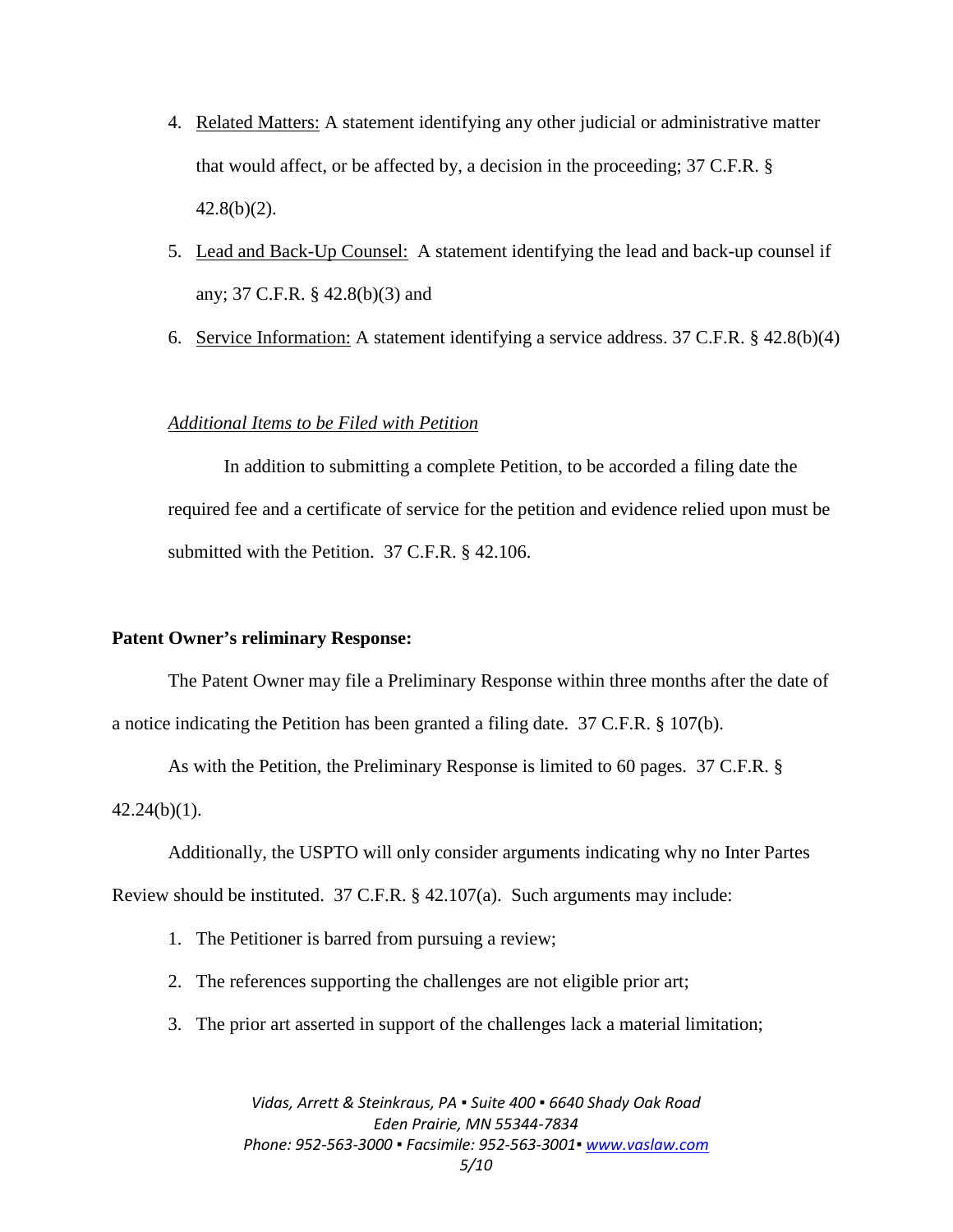- 4. The prior art asserted in support of the challenges teaches away; or
- 5. The Petitioner's claim construction is unreasonable.

#### **Decision to Institute Inter Partes Reexamination:**

Three months after the Preliminary Response by the Patent Owner the USPTO will issue a decision to Institute Inter Partes Review. The decision is not a final decision and as such does not trigger estoppel. *See Response to Comment 66.* It is also not appealable. It can, however, be challenged by filing a request for rehearing before the Board. 37 C.F.R. § 42.71(d).

# **Conference Call (One Month after Instituted):**

One month after the Inter Partes Reviews is Instituted a Conference Call will be held by the Board and the parties to set out discovery, discuss the motions the parties intend to file, and set out a Scheduling Order. The USPTO envisions that most Inter Partes Reviews will use the Scheduling Order presented here.

### **Patent Owner Discovery Phase (Ending at Three Months after Instituted):**

The Patent Owner will be giving three months to conduct discovery during which time the Patent Owner may dispose the Petitioner's declarants, examine inconsistent information provided by the Petitioner, and examine exhibits relied upon by the Petitioner or their Declarants.

#### **Patent Owner Response (Three Months after Instituted)**

*Vidas, Arrett & Steinkraus, PA ▪ Suite 400 ▪ 6640 Shady Oak Road Eden Prairie, MN 55344-7834 Phone: 952-563-3000 ▪ Facsimile: 952-563-3001[▪ www.vaslaw.com](http://www.vaslaw.com/) 6/10*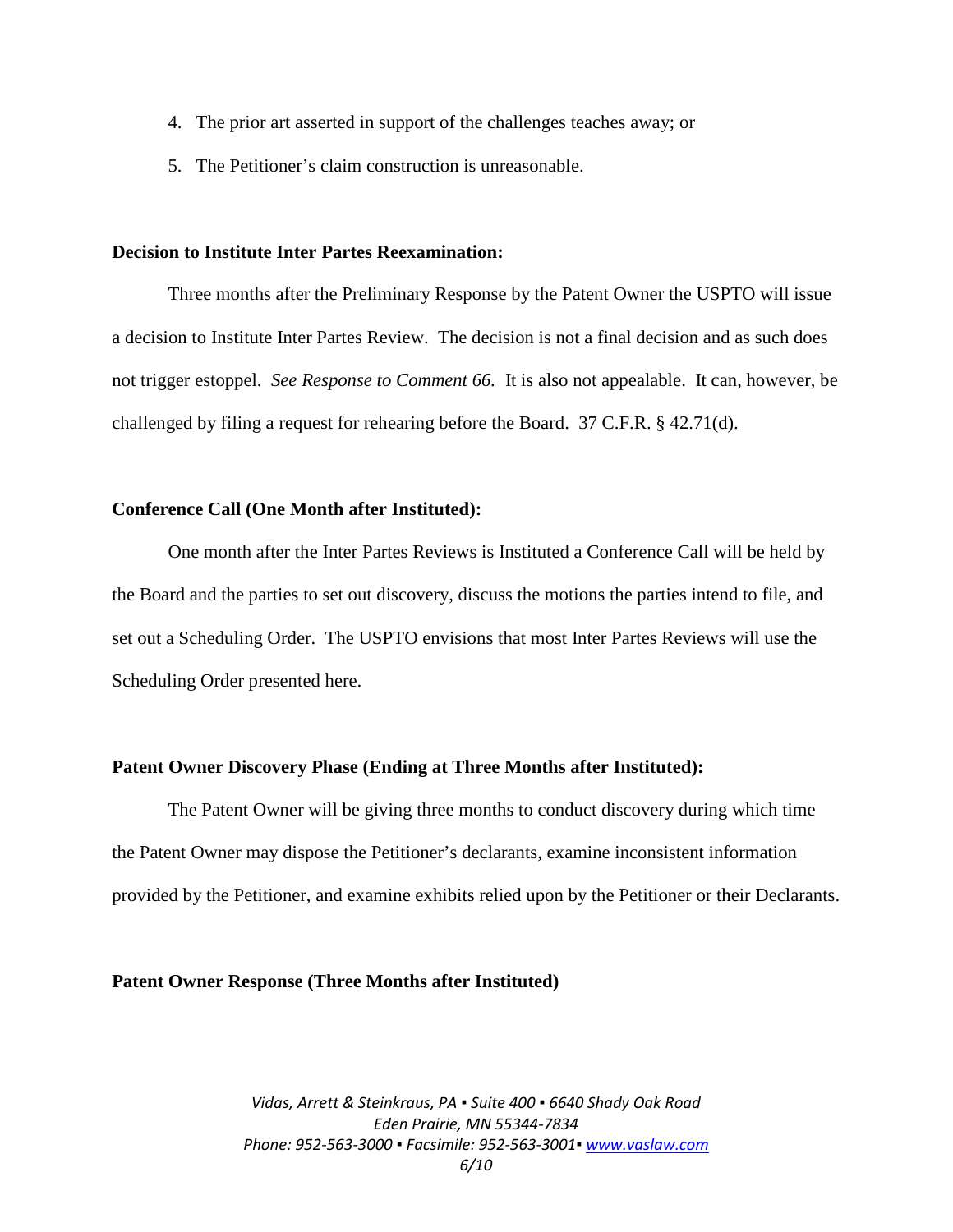At the end of the Patent Owner's Discovery Phase, the Patent Owner Response is due. The Patent Owner Response is limited to 60 pages (37 C.F.R. § 42.24(b)(1)) and provides an opportunity to address any ground for unpatentability not already denied  $(37 \text{ C.F.R.} \$   $42.120(a))$ . The response should identify all of the involved claims and state the basis for that belief.

#### **Motion to Amend (Three Months after Instituted)**

The Motion to Amend affords the Patent Owner the only guaranteed opportunity to amend the claims. 37 C.F.R. § 42.121(a). Before filing the Motion to Amend, the Patent Owner must confer with the Board via a conference call. 37 C.F.R. § 42.121(a).

In addition to amending the claims to overcome the prior art asserted in the Petition, the Patent Owner may present one substitute claim for each challenged claim and in their Response to the Petition present arguments in the alternative as to why the substitute claims are patentable over the art cited in the Petition. 37 C.F.R. § 42.121(a)(3).

The Motion to Amend must include a claim listing, clearly show the changes made to the claims and set forth the support in the original disclosure of the patent at issue or corresponding priority document for the claims as amended. 37 C.F.R. § 42.121(b):

#### **Petitioner Discovery Phase (Ending at Six Months after Instituted):**

The Petitioner will be giving three months to conduct discovery during which time the Petitioner may dispose the Patent Owner's declarants, examine inconsistent information provided by the Patent Owner, and examine exhibits relied upon by the Patent Owner or their Declarants.

> *Vidas, Arrett & Steinkraus, PA ▪ Suite 400 ▪ 6640 Shady Oak Road Eden Prairie, MN 55344-7834 Phone: 952-563-3000 ▪ Facsimile: 952-563-3001[▪ www.vaslaw.com](http://www.vaslaw.com/) 7/10*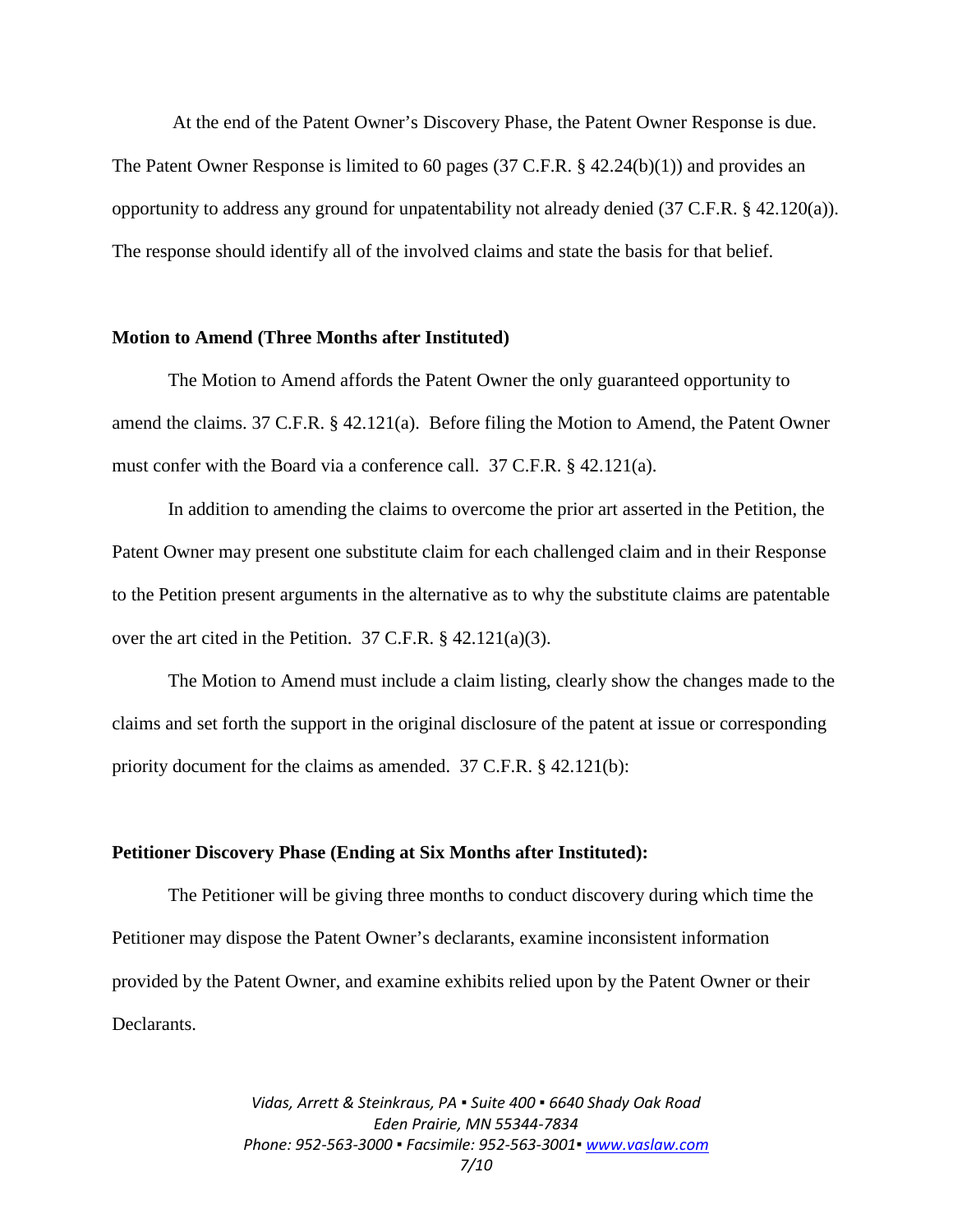#### **Petitioner's Reply to Patent Owner's Response (Six Months after Instituted)**

The Petitioner's Reply is limited to 15 pages (37 C.F.R. § 42.24(c)(1)) and may only respond to arguments raised in the Patent Owner's Response (37 C.F.R. § 42.23(b)).

#### **Petitioner's Opposition to Motion to Amend (Six Months after Instituted)**

The Motion to Amend may be challenged for: (1) failing to respond to a ground of unpatentability involved in the Instituted Review; (2) broadening the scope of the claims; or (3) introducing new subject matter not supported by the original disclosure. 37 C.F.R. § 42.121(a)(2).

# **Patent Owner's Reply to Petitioner's Opposition to Motion to Amend (Seven Months after Instituted)**

The Patent Owner's Reply to Petitioner's Opposition may only respond to arguments raised in the Opposition. 37 C.F.R. § 42.23(b).

# **Petitioner's Motion for Observation Regarding Cross-Examination of Witness (Seven Months and Three Weeks after Instituted)**

In the event cross-examination occurs after a Petitioner has filed their last substantive paper on an issue and the Petitioner believes the testimony should be called to the Board's attention, the Petitioner may file a concise statement of the relevance of the testimony to an

> *Vidas, Arrett & Steinkraus, PA ▪ Suite 400 ▪ 6640 Shady Oak Road Eden Prairie, MN 55344-7834 Phone: 952-563-3000 ▪ Facsimile: 952-563-3001[▪ www.vaslaw.com](http://www.vaslaw.com/) 8/10*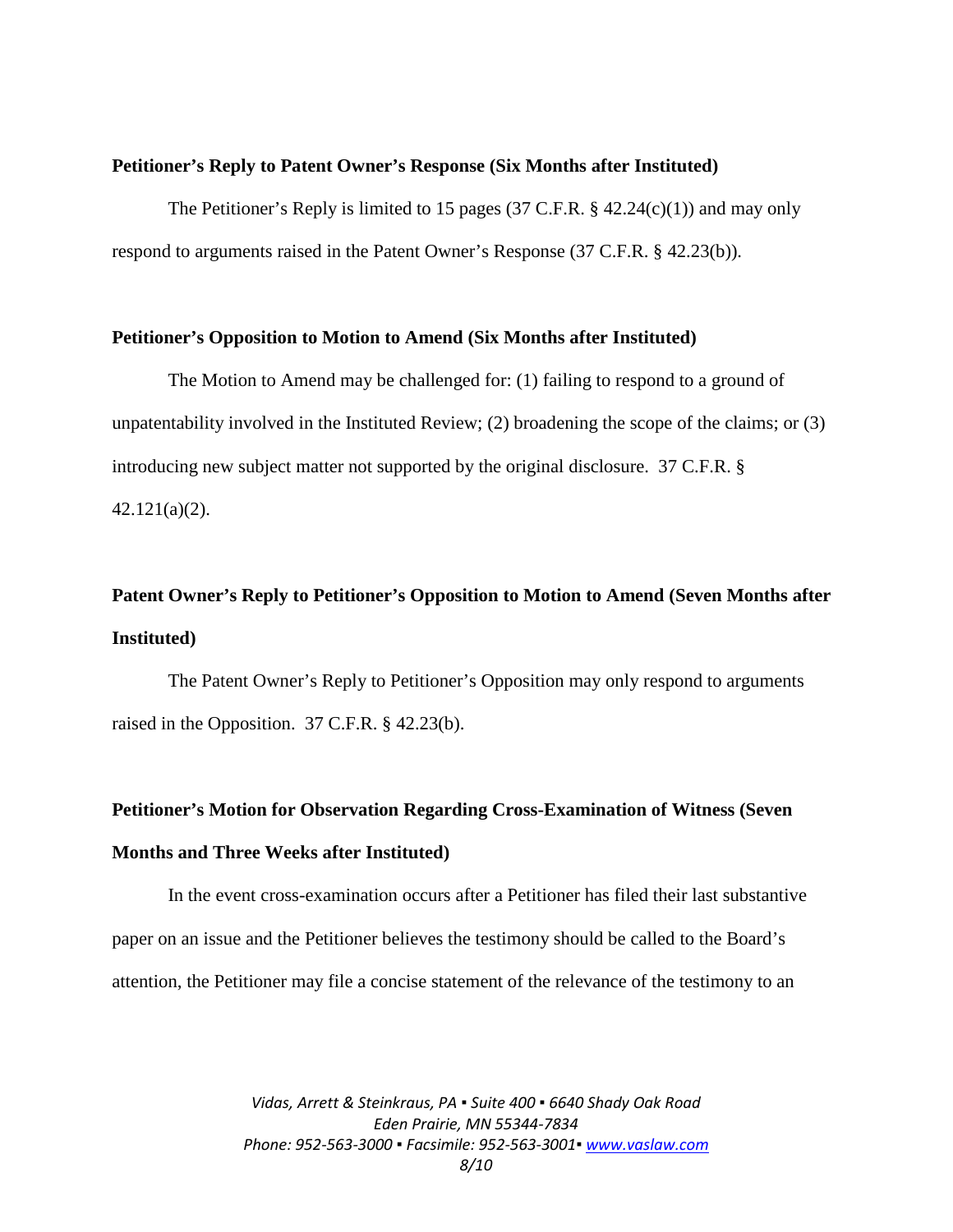identified argument or portion of an exhibit. The entire observation should not exceed one short paragraph.

The Patent Owner's Response to the Observation is due two weeks later.

#### **Motions to Exclude Evidence (Seven Months and Three Weeks after Instituted)**

Motions to exclude are governed by 37 C.F.R. § 42.64. It is important to remember motions to exclude are filed to preserve objections to evidence and thus require that an objection to the evidence be timely made at the point the evidence is offered. 37 C.F.R. § 42.64(a) and (c).

The corresponding Oppositions are due two weeks later and the Replies to the Oppositions one week after that.

#### **Request for Oral Arguments (Seven Months and Three Weeks after Instituted)**

The request must be filed as a separate paper and must specify the issues to be argued. 37 C.F.R. § 42.70(a).

# **Oral Argument (To Be Determined)**

Oral arguments will be presented to a panel of at least three members of the Board. Generally the Petitioner will present their case first. The Patent Owner will then present a response. The Petitioner will then be afforded an opportunity for rebuttal.

#### **Final Decision (Twelve Months after Instituted)**

*Vidas, Arrett & Steinkraus, PA ▪ Suite 400 ▪ 6640 Shady Oak Road Eden Prairie, MN 55344-7834 Phone: 952-563-3000 ▪ Facsimile: 952-563-3001[▪ www.vaslaw.com](http://www.vaslaw.com/) 9/10*